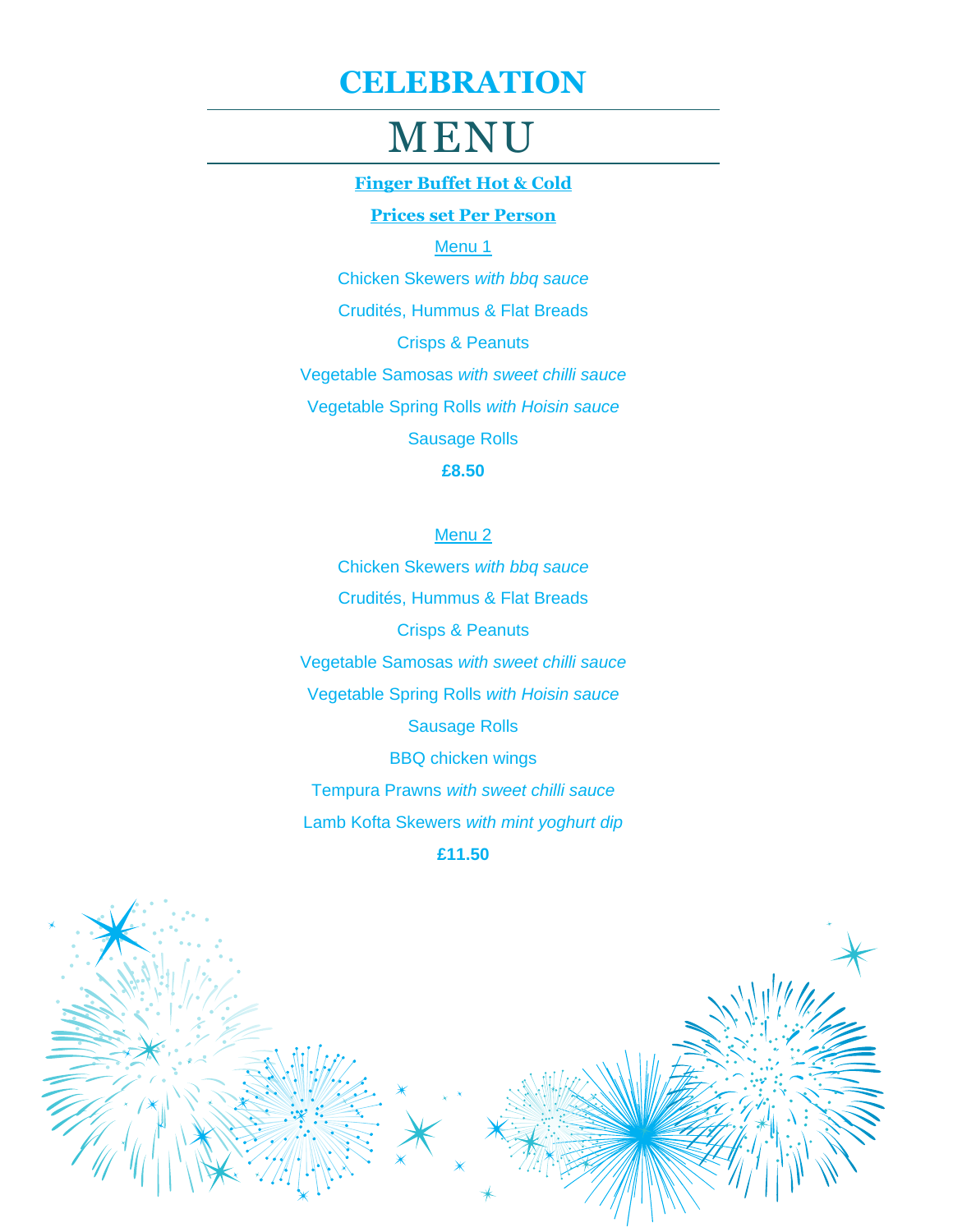# MENU

### **Finger Buffet Hot & Cold**

### Menu<sub>3</sub>

Chicken Skewers *with bbq sauce* Crudités, Hummus & Flat Breads Crisps & Peanuts Vegetable Samosas *with sweet chilli sauce* Vegetable Spring Rolls *with Hoisin sauce* Sausage Rolls BBQ chicken wings Tempura Prawns *with sweet chilli sauce* Lamb Kofta Skewers *with mint yoghurt dip* Margarita & Pepperoni Pizza Bites

### **£13.50**

**Pulled Pork Baps - £6.50** Floured bread baps served with green salad Choose between: BBQ style with Monterey Jack cheese Garlic & herb with stuffing, apple sauce & crackling

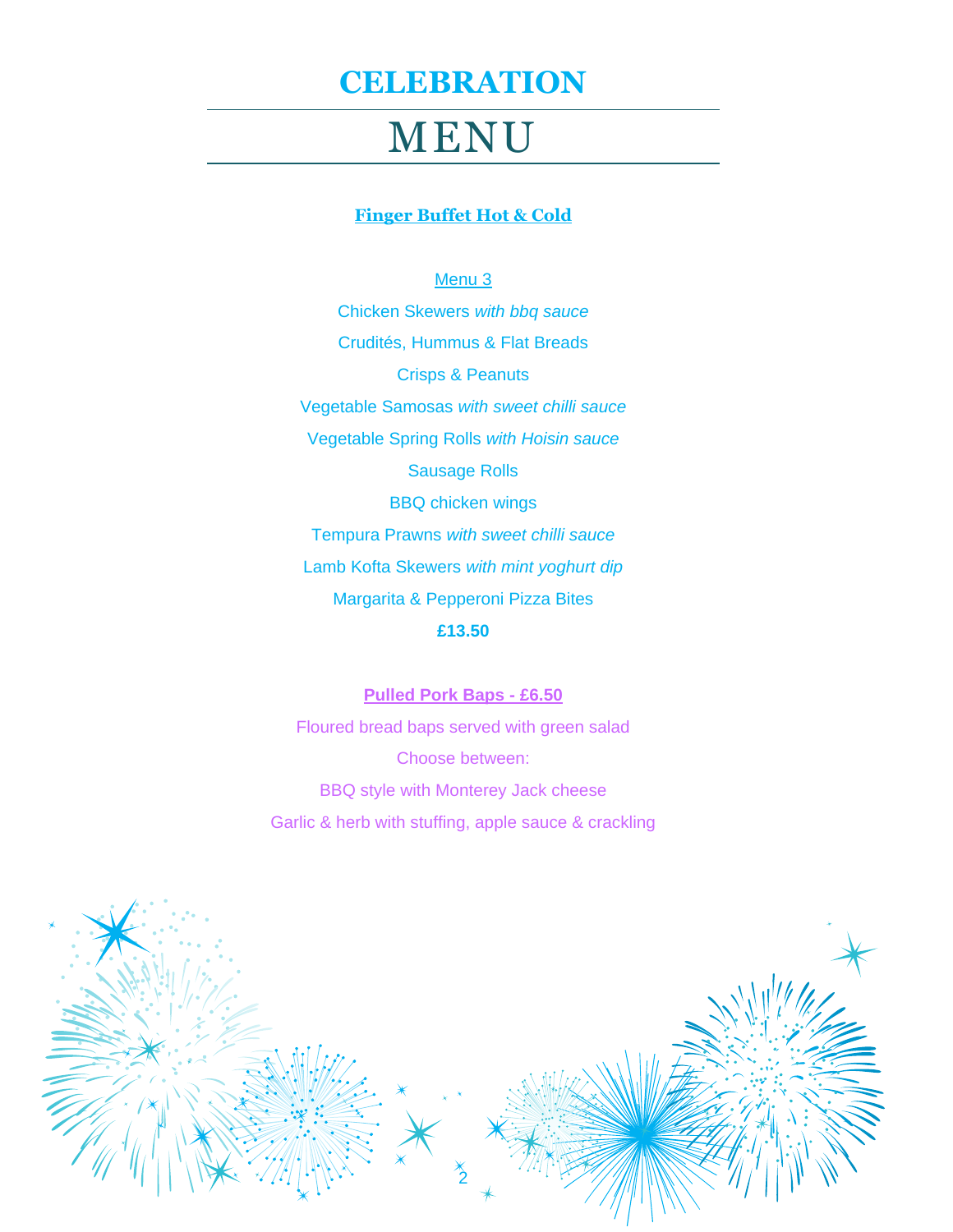# MENU

### **Cold Buffet**

### Menu 1

Sliced Gammon Ham Topside Beef Smoked Salmon Vegetarian Quiche French Bread & Butter Mixed Leaf Salad Homemade Coleslaw Tomato, Onion & Mozzarella Salad Warm Buttered New Potatoes

**£16.50**

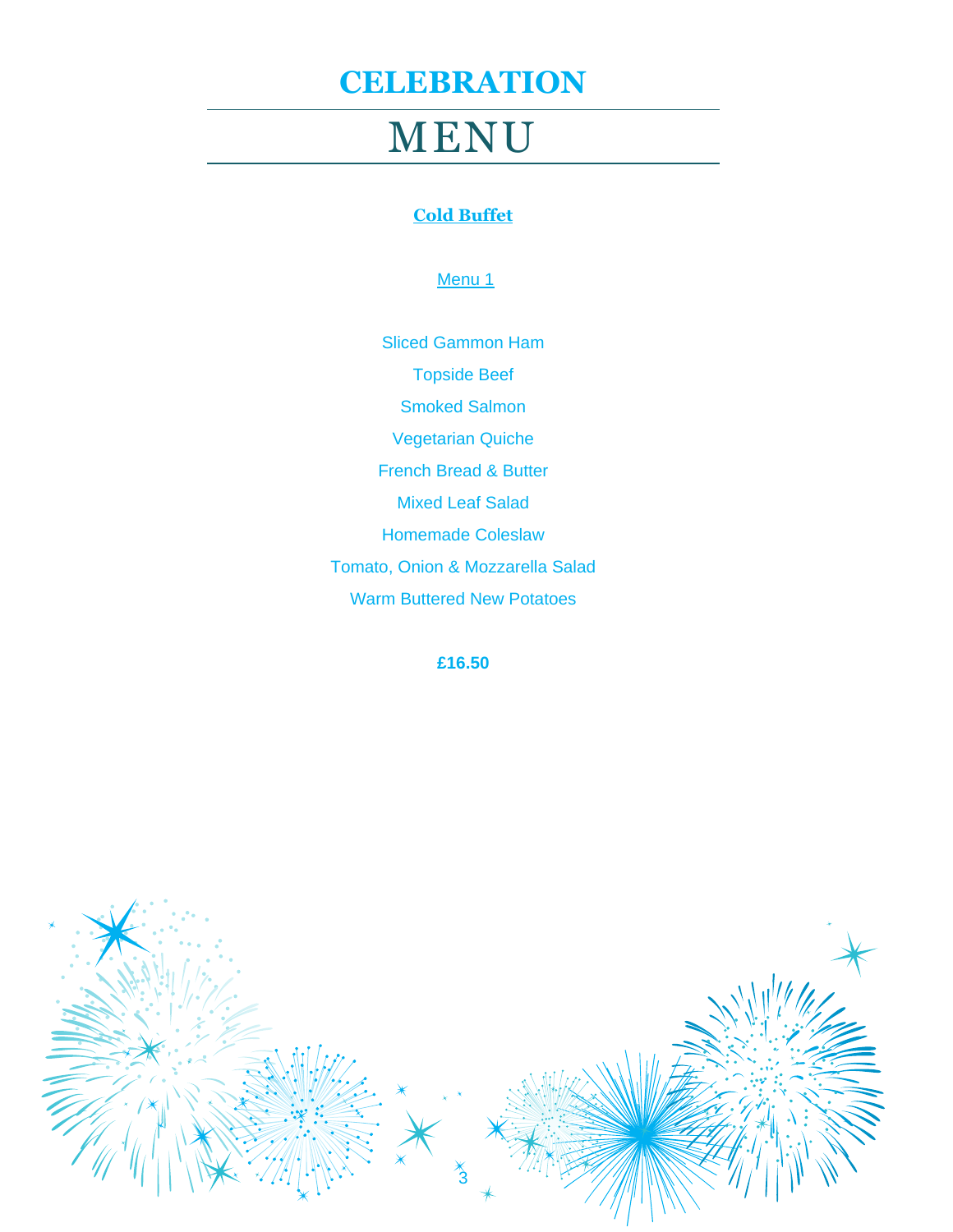# MENU

### **Cold Buffet**

### Menu 2

Sliced Gammon Ham Sliced Chicken Breast Topside Beef Smoked Salmon Prawns in Marie-rose Sauce Vegetarian Quiche French Bread & Butter Mixed Leaf Salad Homemade Coleslaw Tomato, Onion & Mozzarella Salad Warm Buttered New Potatoes Selection of Cheeses

**£19.50**

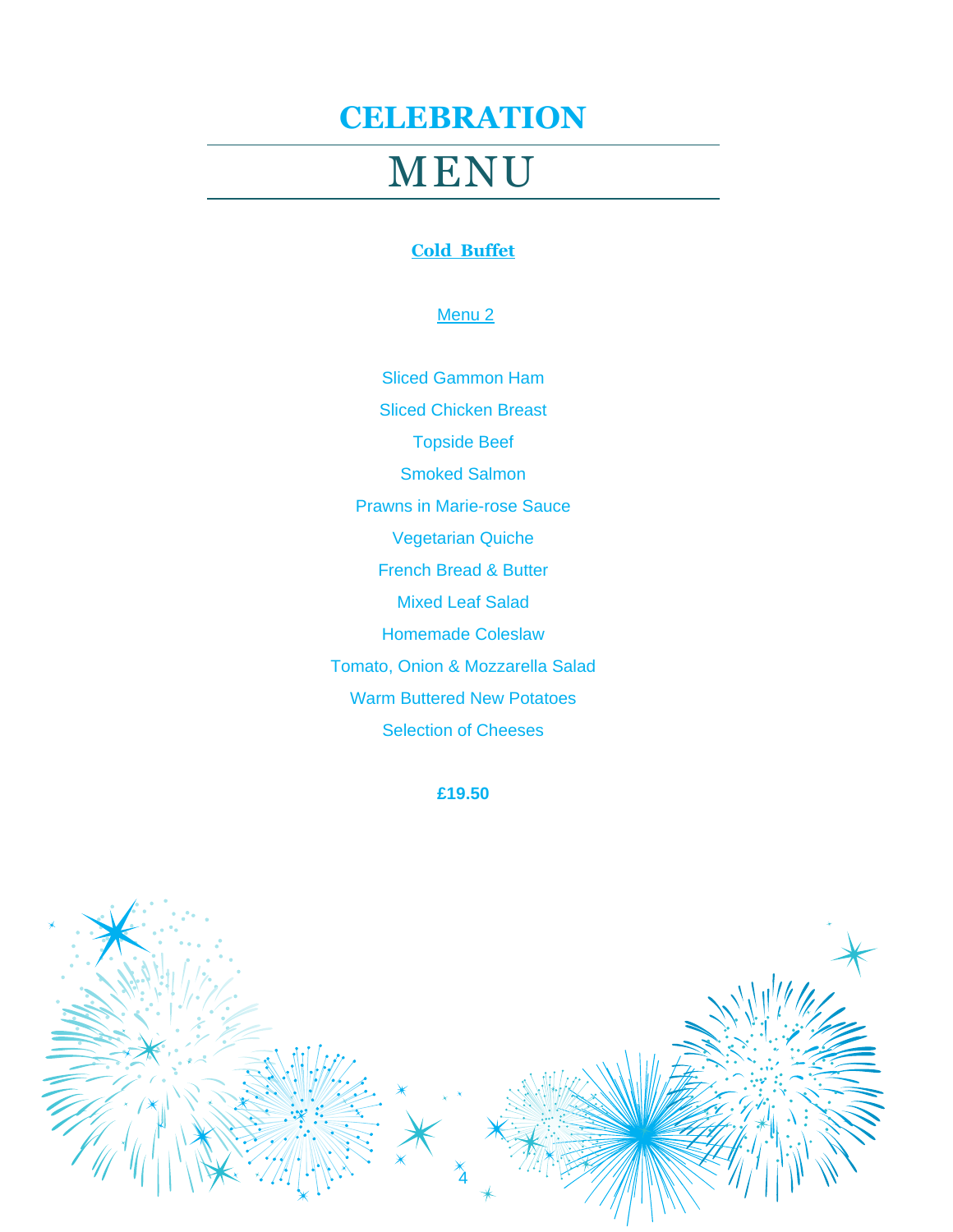# MENU

#### **Hot Buffet**

*Please select two dishes Served with a choice of seasonal salads, baked bread roll & condiments* 

Chilli Con Carne, *with basmati rice* Thai Red Chicken Curry, *with basmati rice*  Chicken Tikka Masala, *with fragrant rice Beef Lasagne Beef Stroganoff Spinach, Mushroom & Ricotta Stuffed Shells Ratatouille Bake*

£18.50